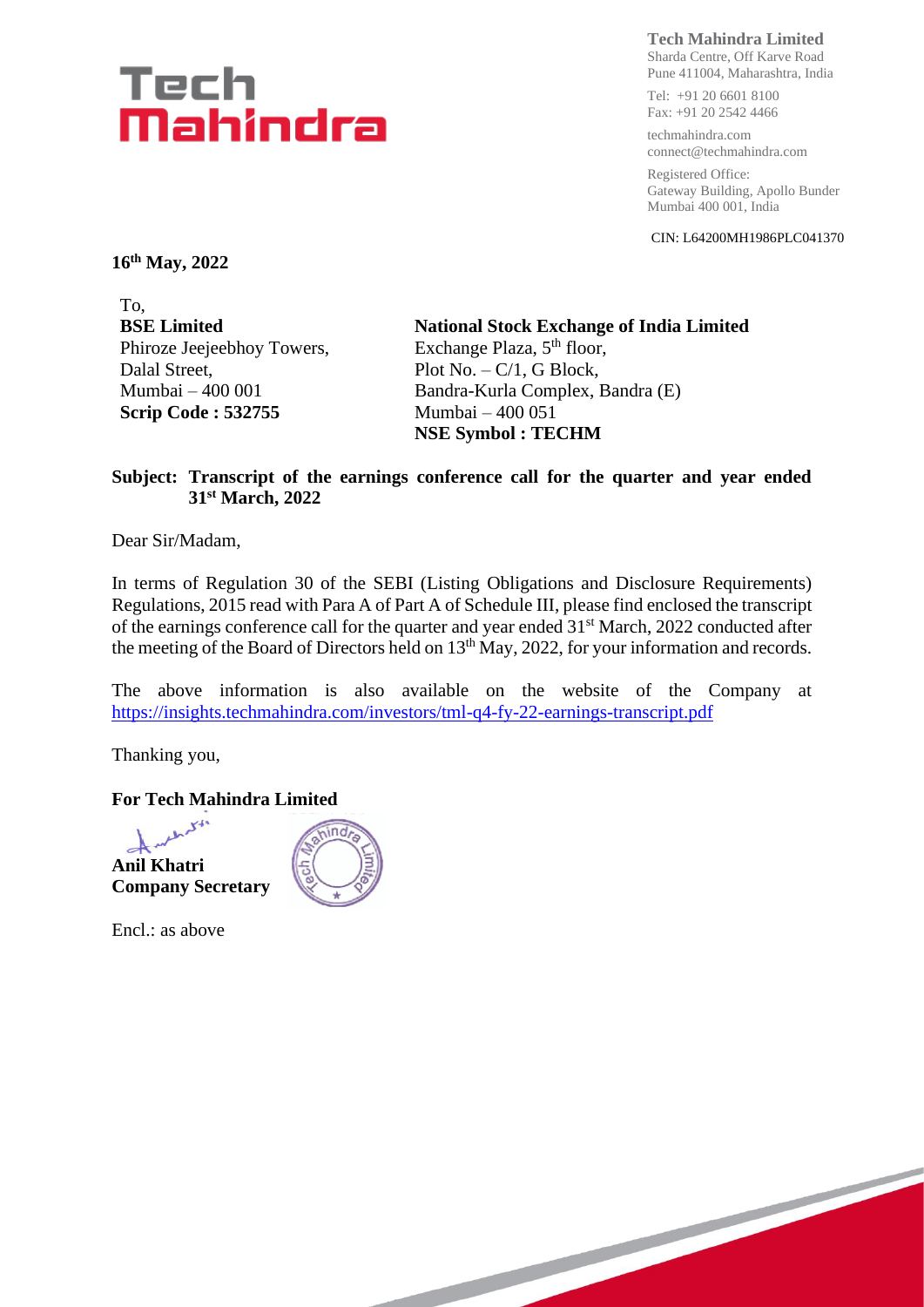

### "Tech Mahindra Limited's Q4 FY'22 Earnings Conference Call"

# **May 13, 2022**





**MANAGEMENT: MR. CP GURNANI –** MANAGING DIRECTOR & CHIEF EXECUTIVE OFFICER **MR. MILIND KULKARNI –** CHIEF FINANCIAL OFFICER **MR. JAGDISH MITRA –** CHIEF STRATEGY OFFICER **MR. HARSHVENDRA SOIN –** CHIEF PEOPLE OFFICER **MS. SIMMI DHAMIJA–** CHIEF TRANSFORMATION OFFICER **MR. MANISH VYAS –** PRESIDENT CME BUSINESS **MR. ROHIT ANAND –** GLOBAL HEAD OF BUSINESS FINANCE **MR. VIVEK AGARWAL–** PRES. CORPORATE DEVELOPMENT **MR. BIRENDRA SEN** – PRESIDENT BUSINESS PROCESS **SERVICES**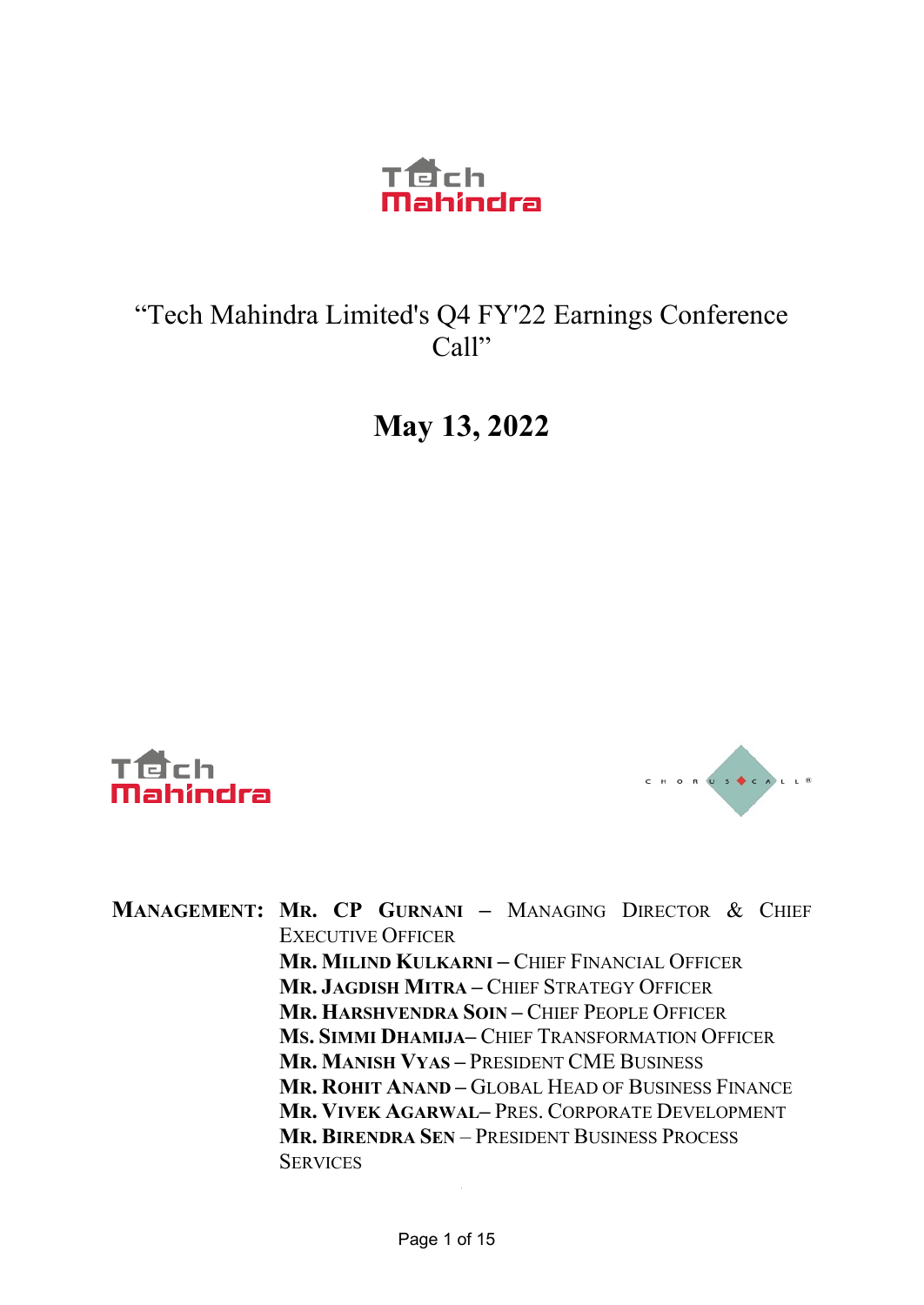

**Moderator:** Ladies and gentlemen, good day and welcome to the Tech Mahindra Limited Q4 FY'22 Earnings Conference Call. As a reminder, all participant lines will be in the listen-only mode and there will be an opportunity for you to ask questions after the presentation concludes. Should you need assistance during the conference call, please signal an operator by pressing '\*' then '0' on your touchtone phone. Please note that this conference is being recorded. I now hand the conference over to Mr. CP Gurnani, M.D. & CEO of Tech Mahindra Limited. Thank you and over to you, sir.

**CP Gurnani:** Hi, good morning, good evening, everybody. Welcome to Tech Mahindra Q4'22 & FY'22 Results. Thank you all for joining us today. We are excited, happy regarding our financial performance, and overall as a company investing into future, it's been a great year. We started the year when I look back with a new framework which is NXT.NOW. NXT.NOW was really taking into account the next range of technologies which will lead to business transformation, we took into account some of the unique features of the company, which is communications, content, creativity through BORN or Pininfarina, and also on commerce, which is really how to help our customers grow. Now, this forecast, I think has worked well for us and our theme of NXT.NOW which is basically to be agile, to anticipate the future and do it now has worked well.

> Just to give you an example, in February, our leadership did a simultaneous launch of TechMVerse in Barcelona as well as in Hyderabad. Again very, very well received. And we believe that today our use cases are helping many, many customers, few people on eCommerce on NFT, few people who are looking at creativity, few people who are looking at solving business challenges in retail sector or in some cases working on the content again, which is about the teaching platforms or education or simulation for the sports. So, your company will focus on 5G, will focus on the Wave-2.

> Wave-2 as you know is an internal program which looks at data flow from IoT, from various devices, from various other sources and how the data is managed, all the data is not only managed through conventional tools and platforms, but also through AI, how the data goes to Edge Computing or data centers or the cloud and how we are able to secure the data. that journey for us is wave-2. And I think overall, NXT.NOW has resulted in good results and good value creation for our clients.

> Company overall signed more than a \$3.3 billion of large deals. We saw some of the very big, large deals, mainly in CME and BFSI. We are lucky and happy that our 5G investments are now yielding results. Our Cloud business is growing very, very healthy.

> Overall, I can say the FY'22 as Rohit tells me is that it's one of our best years in seven years. So, I can only say is thanks all of you for supporting us in FY'22, supporting us in the previous years. I know Q4 results take us to almost a \$6 billion company, constant currency growth of 5.4%, overall large deal win of billion plus, CME business growing over the last six quarters consistently, I am only glad that I have great team and I have this leadership team right on this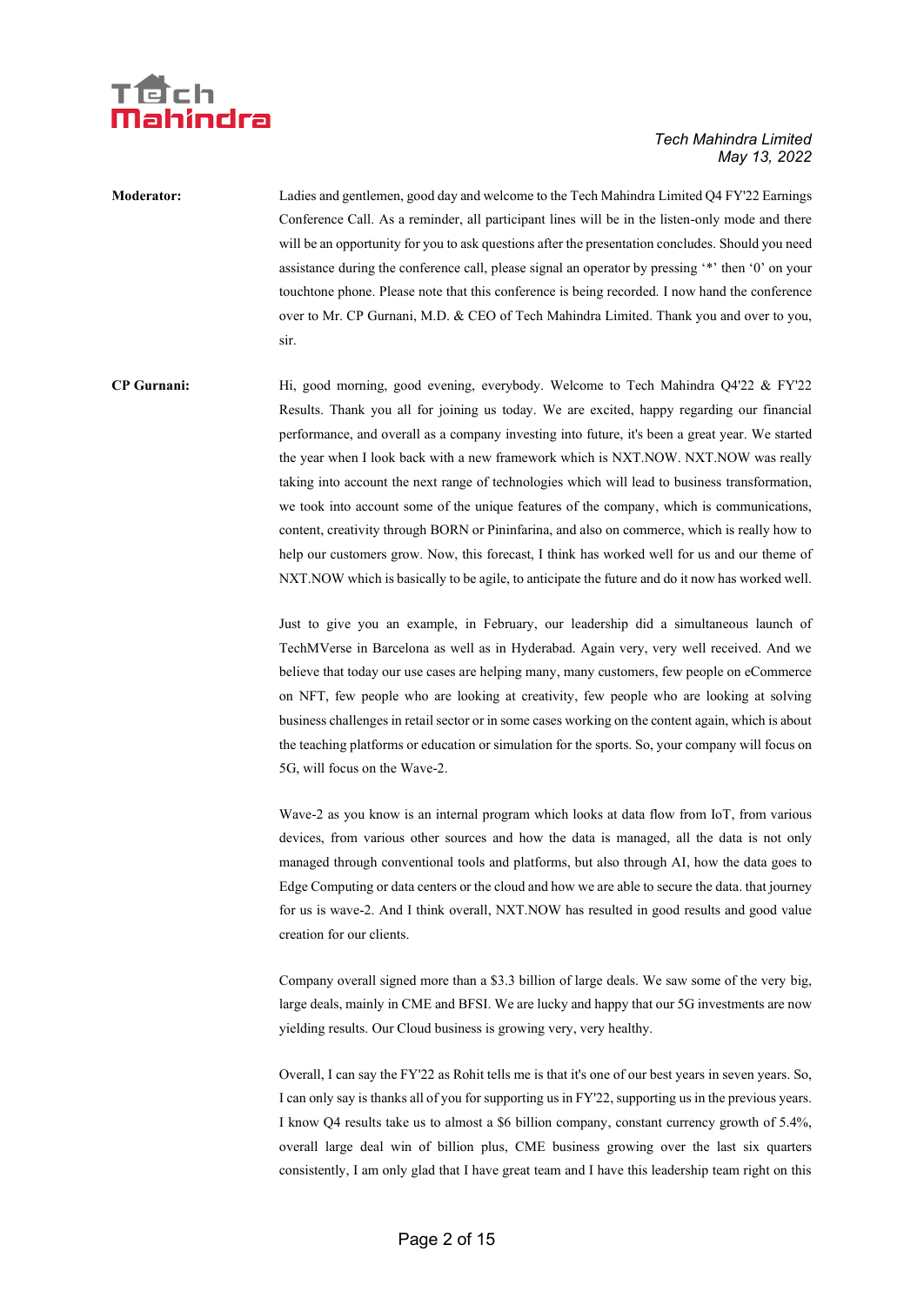

call. So, thank you for your support. The board recognizes that our capital allocation should continue to reward the shareholders in short-term also. So, the board has recommended the final dividend of Rs.30 per share in addition to Rs.15 per share, which was earlier given as interim dividend.

My focus for FY'23 and my management team's focus is organic growth, continue to look in our EBITDA improvement programs, and continue our focus on wave-2 and Metaverse. Connectivity wave-2 and Metaverse will continue to be our focus leading to business transformation.

I want to thank you all for attending the call. Handing over to Milind and Rohit to update us on all the financials. Milind, over to you. Thank you, guys

**Milind Kulkarni:** Thank you, CP. good evening and good morning depending on the time zone you are in.

Let me cover the company financials for the quarter-ended March and for the year in little more details. We ended the quarter with a revenue of \$1,608 million versus \$1,533 million last quarter,. constant currency growth of 5.4%. And as CP alluded, balance growth with CME vertical growing at around 4.8% and Enterprise growing at 5.8%.

We had another quarter of strong deal wins with TCV exceeding \$1 billion for the second time in last two years. Now, overall increase about 50%-plus over the previous year in terms of TCV win.

Revenue in rupee terms was about Rs.12,116 crores versus Rs.11,451 crores, which is a 5.8% growth in rupee terms. EBIT for the quarter was about \$211.5 million versus \$228 million in Q3. EBITDA margin for the quarter was 17.2%, lower by about 80 basis points compared to the Q3, partially on account of lower utilization, which is in view of the recruitment, which we've done for the growth and juniorization.

Because the supply side pressure still continue and there was some one-time which were there in last quarter, which obviously have not got repeated in the current quarter. Then there was an additional charge of about 80 bps on account of depreciation and amortization. Depreciation because of additional investment in the hardware and software, which we've done in the current quarter, and amortization resulting from the acquisitions in the Q4, where the impact in terms of cost was for the full quarter, but the benefit we got was for part of the quarter.

Moving below EBIT line, our other income was higher at about 42 million compared to 30 million in the last quarter. And the increase was mainly contributed by the FOREX gain, which was about \$27.8 million versus US\$17 million in Q3.

We continue to follow the hedge policy which the board has adopted in last many years, and that consistent hedging has helped us to deliver good returns over the period.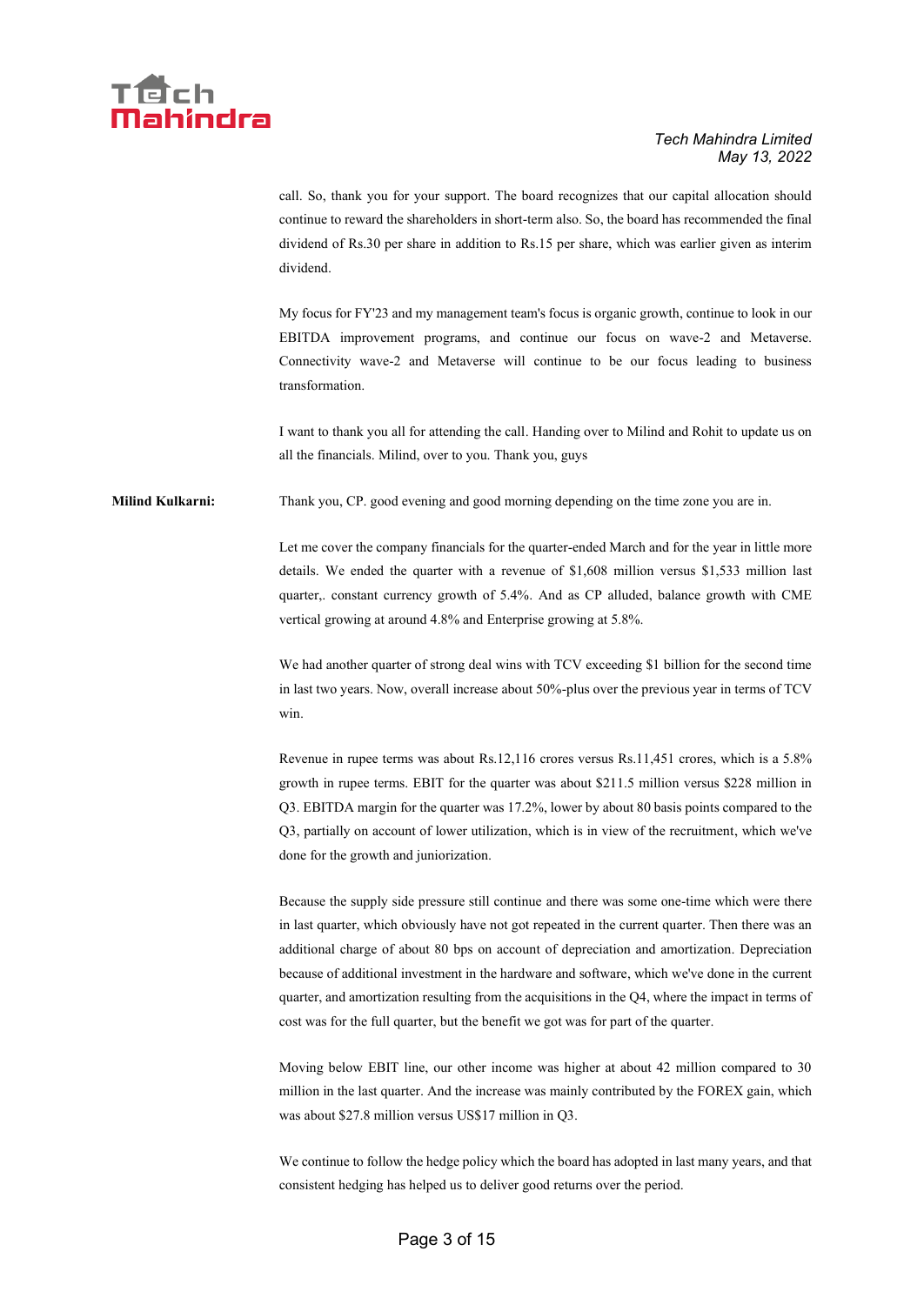

One redeeming feature for this quarter was a tax rate of about 17.5% as against 27% in Q3. This was an account of one-time reversal of tax provision related to SEZ benefits. And that is a result of two factors; one is the pickup in the investment in plant and machinery in last year.

Our decision to opt for new tax regime from FY'2022, which means the investment that we will do in the next three years, will be available for the utilization of SEZ investment reserves, till FY'21-22. We will be under new regime as I said from FY'22 onwards, and our normalized tax rate for the company would be in the range of about 26%.

The net profit margin for the quarter is 12.3%, which is an increase of about 30 bps over the last quarter.

Free cash flow for the quarter was about \$111, which is 56% of PAT, lower than the last quarter. The cash flow was impacted because of the additional hardware and software investment as well as some OPEX payment which we had to make for the future. So, some of these benefits you'll see as we go along in the coming quarters.

Our DSO days which have increased last quarter, have improved by about four days to 97-days, and we hope to continue on that movement.

Moving to full year performance, the revenue for quarter, we almost had \$6 billion as CP alluded to, we were at \$5,998 million, a growth of 17.3%.

During the year, our Communications business grew by 17.2%, while Enterprise business grew by 17.4%.

In the Enterprise, Technology and BFSI were major growth drivers for the current quarter.

Coming to CME, the 5G revenues help us to accelerate to grow there. EBIT margin for the full year at 14.5% which is about 30 bps improvement over the previous year. In absolute term, EBIT for the year was \$872 million. Our EBITDA for the year was 1,076 million, a margin of 17.9%.

Other income for the year or \$149 million, significantly higher than the previous year, because of higher FOREX exchange gain; FOREX gain was about \$75.5 million this year, as against \$12.6 million last quarter. Free cash flow for the full year was about \$595 million, about 80% of PAT for the year.

As CP said, the board has declared a final dividend of Rs.30 per share and with an interim of dividend of Rs.15 per share, dividend will be Rs.45 per share, same as last year.

As I said, we continue to follow our hedging policy consistently. Our hedge book was about \$2.2 billion, almost similar to last year and MTM gains as on 31st March were about \$571 million,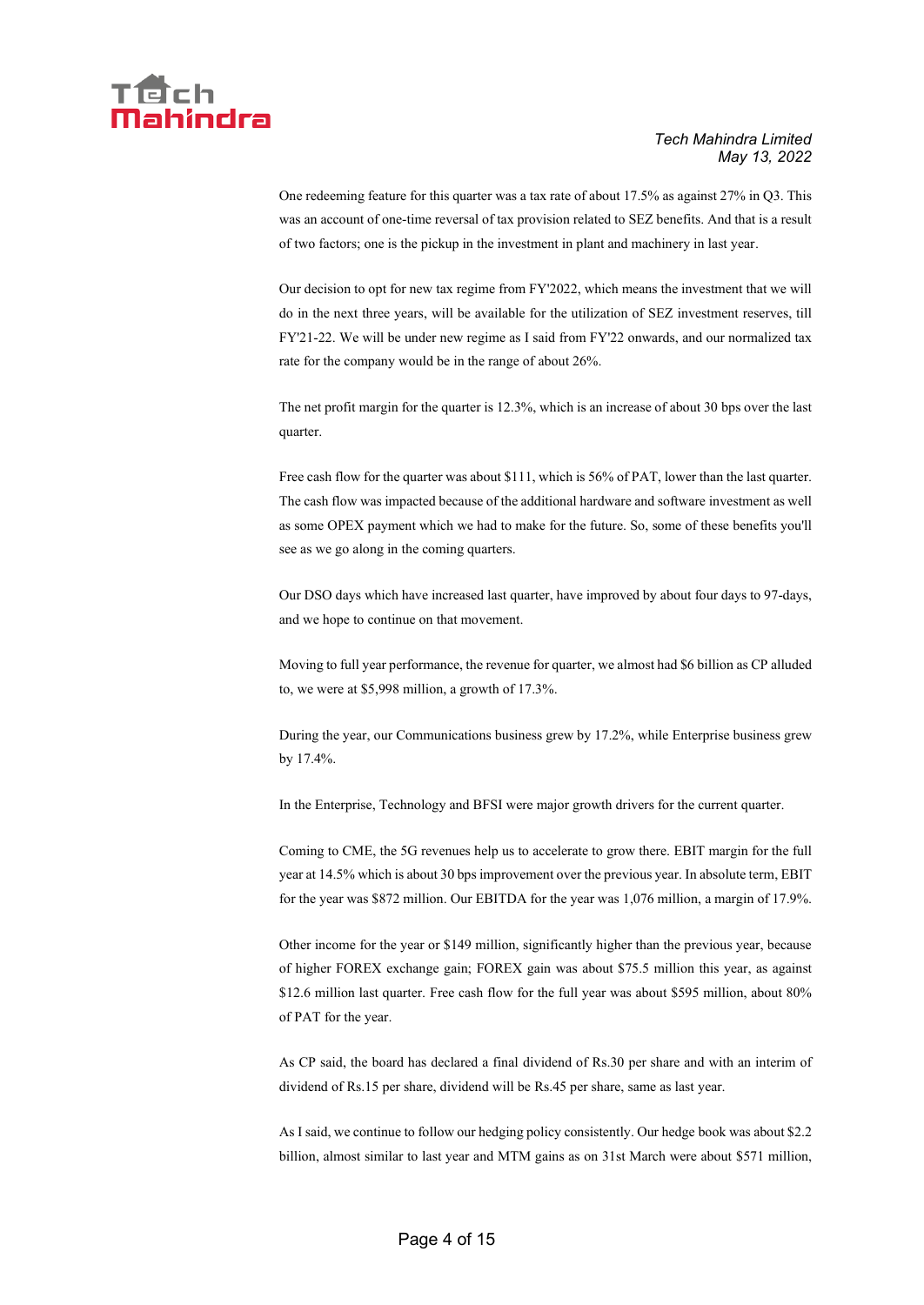

of which \$16 million have been taken to P&L and \$55 million in the balance sheet based on the accounting that we do.

In summary, I would like to reiterate that we are taking the right steps towards the transforming our operation as we continue to focus on growth momentum moving in the new fiscal.

With this remark, I will now open the floor for questions.

**Moderator:** We will now begin the question-and-answer session. The first question is from the line of Nitin Padmanabhan from Investec. Please go ahead.

**Nitin Padmanabhan:** I had a couple of questions on margins actually. In the last quarter, our SG&A was around 12.1% of revenue and you had suggested that it could go closer to 13% on a sustainable basis, but this quarter also, it seems to be just about there. Is there any specific one-off there or how should we think about this particular cost item?

**CP Gurnani:** Nitin, for convenience, I'm going to request Rohit Anand to coordinate all the question-answers. So, Rohit, can you take over please?

**Rohit Anand:** Yes, CP, sure, thank you. Nitin, from a quarter-over-quarter perspective, there is absolute increase of \$10 million in the SG&A spend, while as a percentage, yes, we've not seen that increase so much come through. But, nothing from a dramatic one-off that we see this time versus last time, which is reflecting from a P&L standpoint.

**Nitin Padmanabhan:** From a margin perspective overall, if we look at EBIT, I think you mentioned something on depreciation. If you could give a broad color on puts and takes on margin and how we should think about it on a going forward basis?

**Rohit Anand:** So, I think from an EBIT perspective, maybe the way to think about it is, from where we are, let's look at a little bit of recap. I think from the year perspective, we've had 14.6% at an EBIT level based on some of the charges that came in 4Q, which I'll talk about. I think barring that we were very close to the range that we had outlined for the year. So, we're in the ballpark. As we move forward and where we are from a quarter perspective, what has happened through the year is the salary cost and the retention based on the supply side pressures has continued. And we've also seen in the second half a little bit of advantage come through for price, but that's lagging, the cost increases dramatically. So, when you look forward, one of the big levers that we'll continue to work on with our customers going to be price increase, right, so that's one looking forward from a margin standpoint. Second, we've invested consciously in the last two quarters for future, which means we've invested in juniorization, we've done a lot of fresher hiring. And that's the long term impact, we want to get to bring average resource costs down, right, but that gives the short term impact. So, our utilization has gone down. If you look at that from a two quarter standpoint, we are operating at almost 87%-plus, which has gone down significantly. So,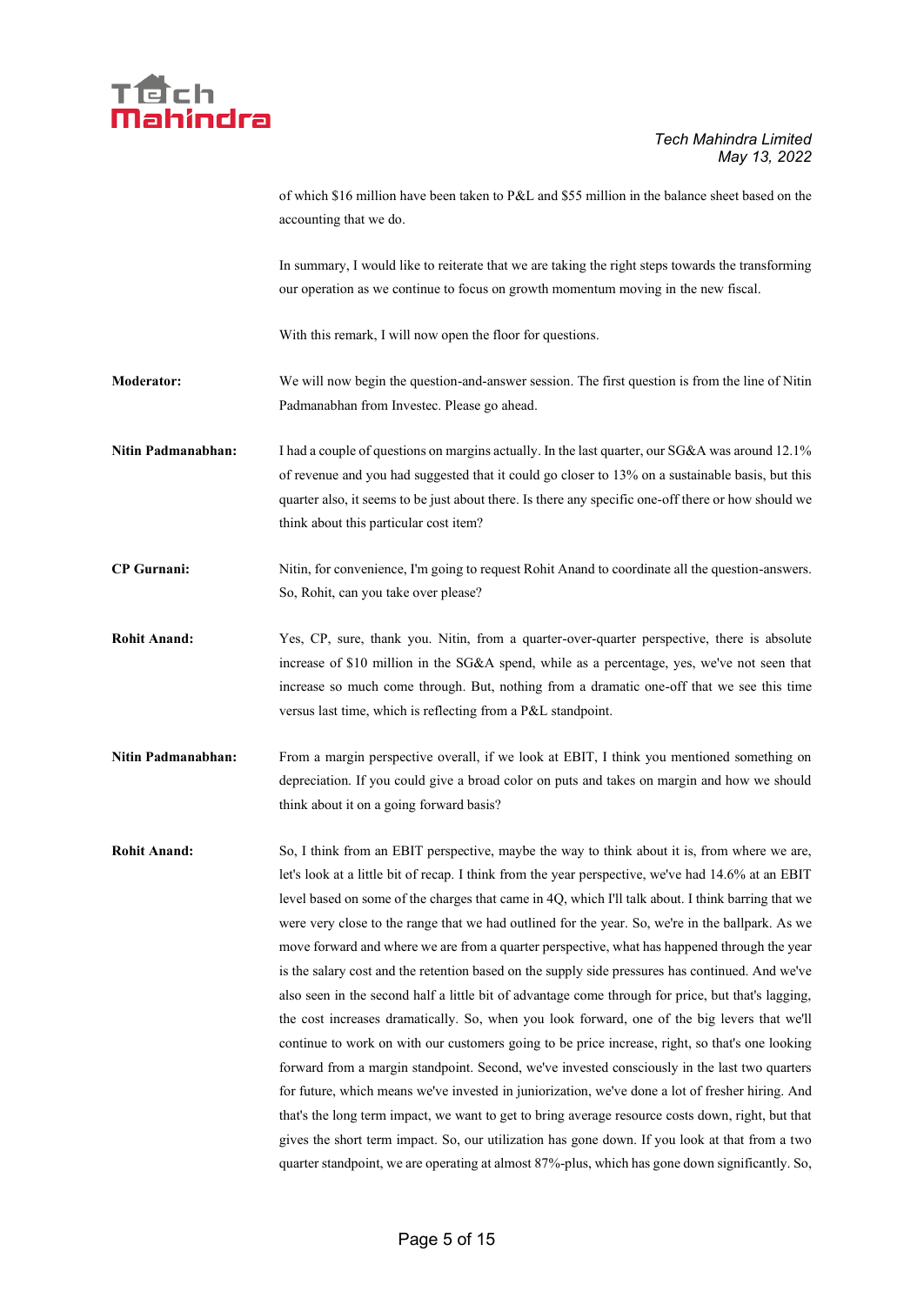

as we look at the future, there is an upside on utilization that will pay out, right. So, that's the second broad tenure we look at, right. Third, I think we are continuing our journey on offshoring. I mentioned that multiple times before. As we look forward, I think we see a definite improvement opportunity for us available on doing more and more offshoring and short term, the demand because of travel restrictions, etc., also been fulfilled onshore, and as a lot of deal wins that we've won, the work will start getting transitioned to offshore, that'd be an opportunity that we will see. If you see our sub-contracting cost, right, that's another lever that's gone up to get the growth that we've been able to do this year. But as we stabilize in those programs, as we get maturity, we continue to work two things; one, wherever the resources required to be onshore, those subcon will be replaced by onsite, people who are full time headcount, and also there we will play in terms of how do we hire the right fit. That will give us an advantage from a cost benefit by substituting subcon to headcount. But that's another lever that will pay for us. And then this also I've mentioned in the past, and we're continuing pursuing it; we're trying to look very strongly on geographies that are low margin for us, countries that are not giving us the return we want. We're taking conscious effort on picking those portfolio out, which doesn't fit strategically, which is not giving the return, one, organically not focusing on that. Second, packages from our perspectives that we are seeing that, can we make a better realization to somebody else there, right versus the fitment to our portfolio. So, those efforts in our perspective will give a better business mix as we look forward and give us upside from a margin perspective. So, these are the levers as we look forward will continue to work for us. And you know from a supply side perspective, salary cost, travel coming back, some of the facility costs while we will continue to work on a hybrid model, those will be the headwinds for us. But given this and the growth prospects, given how the deal wins have been and what the pipeline looks like, it makes us continue to believe, we continue to progress as we go sequentially to the quarters for the year to improve our margin story as we move forward.

**Moderator:** The next question is from the line of Pankaj Kapoor from CLSA. Please go ahead.

- **Pankaj Kapoor:** Rohit, a question on the revenue outlook. If I look at this year, you have added over 700-odd million of organic revenues. And now for the next year, if I see, the deal booking this year of course has been 50% higher than last year. So, how should one think about the incremental revenue addition on organic basis for next year – do you think we should sustain this level or it could be even better than this?
- **Rohit Anand:** Pankaj, as you know, I mean, obviously, we don't give guidance, but I can give you some trends that we're seeing from a market and our vertical perspective, that give a flavor of what the future is, right? So, communications, right, you've seen that grow consistently over the last few quarters. So, that from our perspective, deal wins that you see in the quarters, almost 600 million plus that we got in the fourth quarter, including a significant win that CP also mentioned on the 5G space. So, communications with all the levers that we set on 5G are kicking for us. Including the pipeline that we see that will continue to fire. So, that's the positive for the years from a momentum standpoint. Second, if you look at enterprise, from the different vertical perspective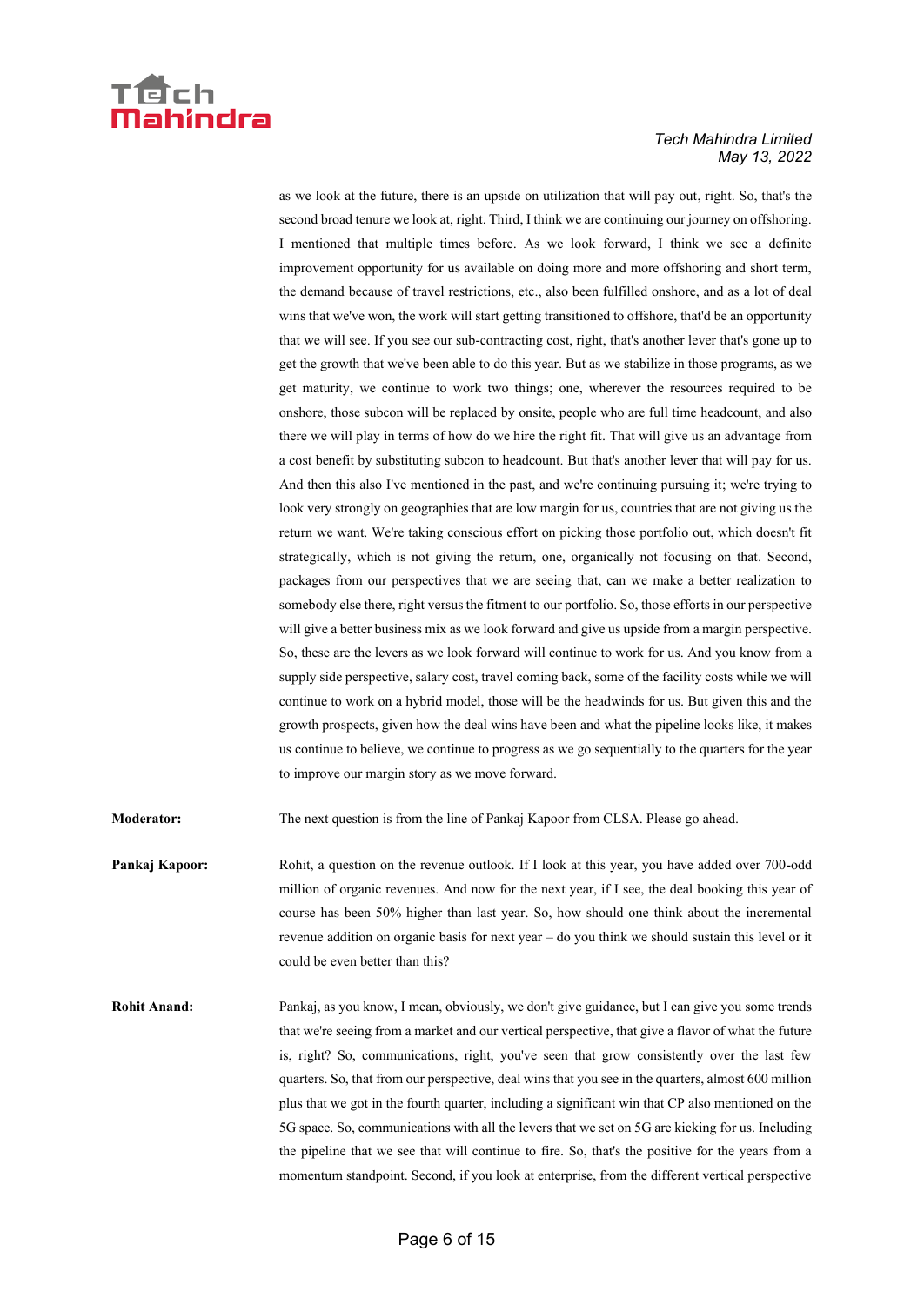

that we've articulated before, technology continues to be a positive momentum for us. While we saw some quarterly fluctuation the last one, but, as we look going forward, that's another area that consistently will grow for us similar to last year. We're seeing a ton of opportunities in the technology space. So, that's the second area where we're seeing demand continue, right. And then you've seen DPS, DPS has grown significantly for the year. And when we look at the way we are bidding for deals, the way the opportunities are stacking up, that's another area where we'll continue to offer better solutions to our customers. And you know we've also done a lot of solution capability adds in our BPS segment, including consulting, getting earlier in the cycle, from a BPS process perspective. So, that all from a go-to-market perspective is coming together for us to give us better leverage and new deal wins. So, that's another area that we continue to see positive momentum. And then the whole customer experience area like CX that Dilip Keshu leads and we've been talking about that, that continues to help us a lot on giving the positive side on deal wins. And a lot of deals that we win which gets reported, they play a very active role in helping overall solution on customer experience standpoint. So, I think from a momentum standpoint, as we were last year, same time, a pipeline is looking good. Our deal win momentum is similar; we ended the year last year with a similar deal win and that's the same position we're in. So, that's kind of from a demand standpoint, Pankaj, that we see in. Geo, while we see in Europe, we made some leadership changes there, we put different leaders we articulated it that segment was slowing down for us. That give us a positive momentum in the year. We've done similar changes in the America segment. And that again this year from a geography mix standpoint, we aspire to continue to grow.

- **Pankaj Kapoor:** Any headwinds you see, maybe not immediately, but in the second half, given the kind of macros that we have?
- **Rohit Anand:** So, difficult, Pankaj, to kind of really outline right now. What we're seeing is visibly the pipeline. The pipeline continues to be strong. I mean, there could be certain short-term pressure on costs that might come at a client perspective, but it's also an opportunity for them to use our capability to even give them better long-term structuring of the cost, right. So, it's an opportunity for further offshoring for some of the clients, right, because they get the cost pressure. So, it'll play out from a short term, medium term perspective. We're proactively working with customers early to give the right solutions upfront so that they can think about what is bothering them instead of having knee-jerk reaction. So, I think those discussions are early in the phase, but overall, we're not seeing much reactions come through… maybe I'll just ask, Manish and Jagdish if they want to quickly comment on what they feel in their segments.
- **Manish Vyas:** Absolutely, I think the overall trend as we have been saying through the last year, has continued to play out exactly, in that fashion, which is the digital transformation driven by 5G and the need to be ready for 5G revenue growth, whether in the consumer realm or in the enterprise, that continues to drive the transformational activity within the telecom ecosystem. What also continues to drive growth for us is the adoption of cloud. That is also a pretty solid secular theme across the world. And that's largely for transforming their existing stack, as most of it will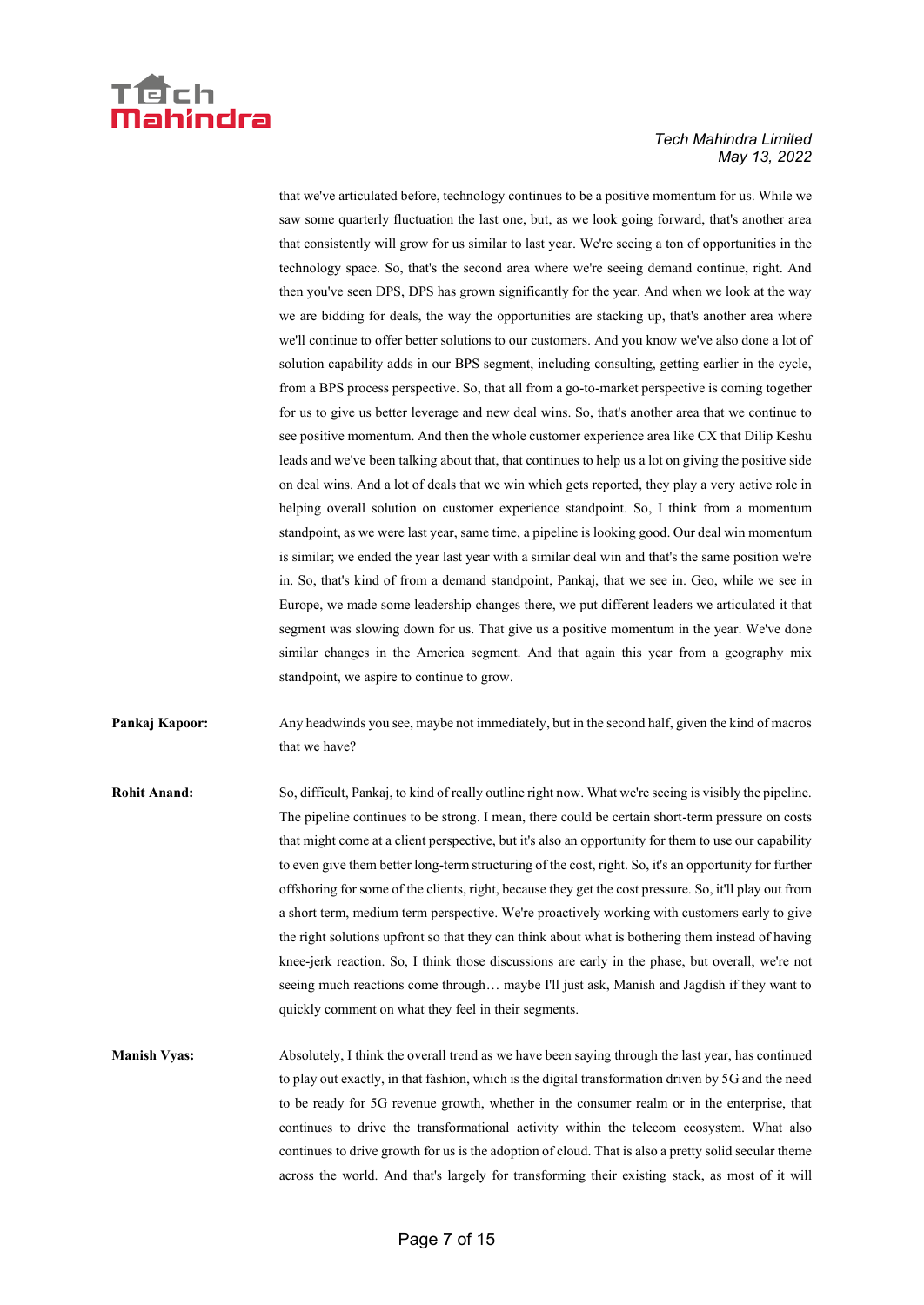

continue to drive the digital transformation as they adopt some new software as well. So, I think those two broad themes will continue. What has also been helping us over the last year or so is the investments that we've made in our digital engineering capabilities. And that's as well helping where now we are in pretty good positions to provide engineering capabilities in the Metaverse ecosystem, from network to devices to applications and use cases, or for that matter, offering software product development and capabilities there in. That's also another solid theme that is continuing to emerge. And like Rohit said, there will be some pressures, because as the economy evolves, there will be pressures to try and conserve some cash, but, the broad demand, sentiment remain that the telecom ecosystem has benefited a lot over the last 18, 20 months, by digitizing as much as they can. And we believe that process will continue. And we continue to have that privileged access right, across all the major operators for us to get a pretty good view of what's happening from some of these transformational projects to be able to take advantage of, whether it is in the network space, in the infrastructure cloud space, or in these software transformation, all three.

- **Vivek Agarwal:** From a BFSI perspective we had a good deal with a 19% year-on-year growth and that obviously takes us on a certain trajectory as we look into next year. Q4, obviously, included the CTC acquisition. And as we explained in the last earnings call, with that acquisition, we've now created a standalone focus team to drive insurance growth and drive synergy with the new acquisition, and we're making good progress there. And I think just reiterating what Rohit and Manish said in different contexts, we do continue to see robust demand when there isn't any impact on the wider economic issues or the war on the demand scenario right now.
- **Jagdish Mitra:** So, a couple of things that are playing out in our strength overall for the enterprise business, but I guess for the whole company as well. Large deals, specifically, I think we've more than doubled in our performance from last year to this year, and that I think augurs well in terms of what we see as an opportunity, and we aim to add at least a billion dollars revenue next year, and we had about million dollars of deal wins in each quarter is what we're trying to go to, and maintain that momentum, which should show a good number of sequential growth. As far as the verticals are concerned, manufacturing, as you know, for us includes auto, discrete, oil and gas, and utilities, all of them have shown more than double-digit growth this year. They are also promising enough. Manufacturing for us is very close to BFSI in terms of a billion dollars vertical. So, we should hit that very, very soon. And the rest of them in terms of Hi-Tech, etc., should start entering that league at the end of the year as we get into that kind of a run rate, at least upwards of sequential growth wise upwards of high double digit towards high teens. So, bullish on the vertical growth, and as we said, primarily, transformation towards revenues from Americas and Europe, that's where we are seeing most of the growth happening.

**Moderator:** The next question is from the line of Sandip Agarwal from Edelweiss. Please go ahead.

**Sandip Agarwal:** I just wanted to understand whether going forward, you see more demand in 5G coming in or you're seeing that enterprise business will equally go strongly or it will be ahead of telecom,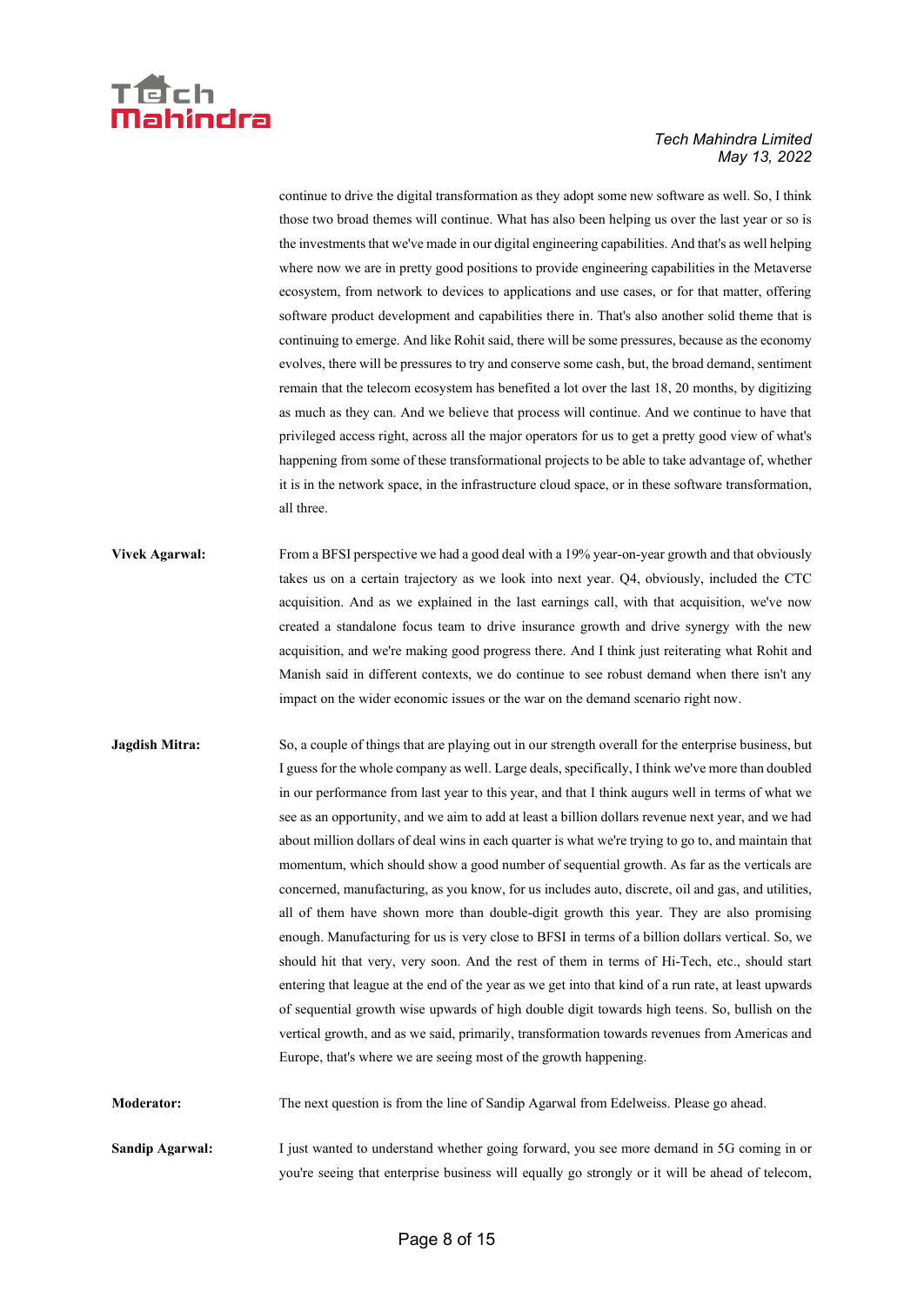

what is the sense on that? And also, if I can add another question on the attrition side, when do you think that the attrition will pull off and where is more attrition, whether it is more in enterprise or in telecom?

**Manish Vyas:** Let me comment on the growth. In response to the previous question I did highlight where we are seeing the demand sentiments coming from within the telecom ecosystem. We have been consistent about it, if you recall that this is a whole sum very comprehensive digital transformation that is underway. And digital transformation in the telco realm is not just about changing the front end or changing some BSS systems. It goes all the way back into the way the networks are operated. And before that, how networks are built. And how the network compute happens going forward with a cloud-based model. So, in totality, it is a complete transformation that is underway. And we believe that this momentum where the need for continuing and completing at least this phase of the digital transformation is going to still continue to play out in the next 12 months also. Our pipeline reflects that, our current advanced conversations with various operators indicate that. What is driving most of that digital transformation is clearly the power of 5G and 5G protocols that will allow the operators to offer services to their enterprise customers, to their partners, and to their consumers slightly and very differently with what we have done in the previous generational wireless technologies. So, that's going to continue. As far as the enterprise commentary is concerned, I'll hand it over to Jagdish and Vivek, because I think they've given you broad answers about how the growth cycles will be.

**Vivek Agarwal:** To your exact question, I think the great news is that as Manish articulated, that's 40% of the business, we're seeing great demand driven by 5G and everything else. I think on the enterprise side, between what Jagdish and I said, Hi-Tech, BFSI, continue to grow very well for us. So, it's a healthy competition between the two parts, right, where can we outdo each other from a growth perspective, but the demand scenario is pretty robust across the board.

**Rohit Anand:** On attrition, there's no specific trends between the verticals, but it's more driven by the skills, certain high skill, niche skills, we see that trend higher, that's the general trend here, but not across the two segments. We've seen improvement on attrition sequentially, quarter-to-quarter at point of time, while LTM continues to be flat. So, that trend is improving, but Harsh, if you can comment if you are on the call.

**Harshvendra Soin:** Thanks for asking that. As you would see on trend, we've actually bucked the trend by showing a flat on attrition in the last 12-months, but if you really look at our quarterly annualized number, we've seen a considerable downward trend. Now, obviously, that means that all the efforts that we have put in place about four quarters ago or three quarters ago, seem to be paying off now. As Rohit said, we don't see a particular trend between CME or enterprise, it's more skill base as well as tenure base. So, at the junior level, we will probably see a slightly higher and has always been the trend, but the real good news is that our quarterly annualized number is actually coming down, which is really bucking the trend from last few quarters, as well as from what we see in other company. So, that's a very healthy sign for us. And we do believe that all the steps that we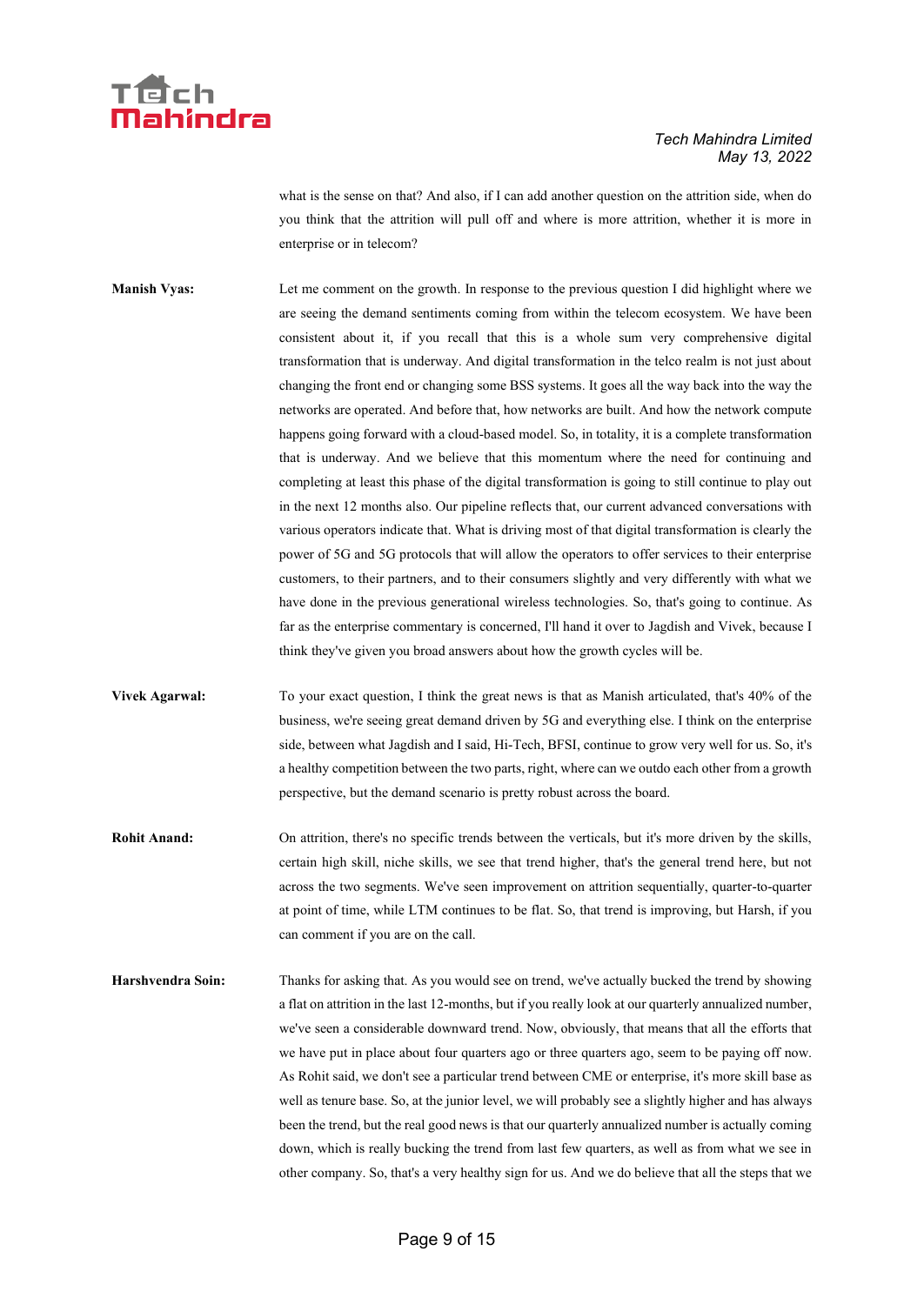

have taken in Tech Mahindra will ensure that this downward trend continues, and the stabilization of attrition happen.

- **Moderator:** The next question is from the line of Surendra Goyal from Citigroup. Please go ahead.
- **Surendra Goyal:** Rohit, just wanted to know when the next wage hike cycle kicks in? And secondly, do you expect the Comviva seasonality to impact margins in the coming June quarter?
- **Rohit Anand:** From a salary hike cycle perspective, we're already doing some sequentially in batches, but the main cycle is for us going to be July. From a Comviva perspective, we've structured the business where we've over a period of time reduced the seasonality impact that we typically saw in the last few years. While it will be still there from a June quarter standpoint but will be relatively lower than what we've seen in the past.
- **Surendra Goyal:** Could you also comment on visa costs? Any idea about the quantum and timing of that for you?
- **Rohit Anand:** Timing usually is going to be the current quarter, and from a quantum standpoint, it will be maybe an impact of 25 to 30 basis points from a margin standpoint.
- **Moderator:** Thank you. The next question is from the line of Vibhor Singhal from PhillipCapital. Please go ahead.
- **Vibhor Singhal:** The incremental depreciation and amortization cost that we saw this quarter, that's going to be a recurring one? So, basically should we model the number in this quarter going forward as well or was there some one-off cost in terms of acquisitions, which was there in this quarter?
- **Rohit Anand:** For next year, the way it works is some of the amortization is obviously for one odd year, so that's a reduction that will happen, but not for this year. It will be a reduction for the following year, and in the quarter while there was some catch-up, etc., but broadly you can assume that to be recurring as we move forward.
- **Vibhor Singhal:** Any other incremental expense that we are expecting, maybe from any of these acquisitions, which might not have been fully integrated in the next quarter to hit us or do you think everything has been taken into account in these quarter numbers?
- **Rohit Anand:** I think we've done a thorough due diligence, so we've accounted almost all the activity that's happened.
- **Vibhor Singhal:** Any color on the tax rate? Should we consider it to be a similar range that we have had this year?
- **Rohit Anand:** Range going forward that we have articulated is around 26%. That's the range that we modelled and we end up being that on a normalized run rate basis.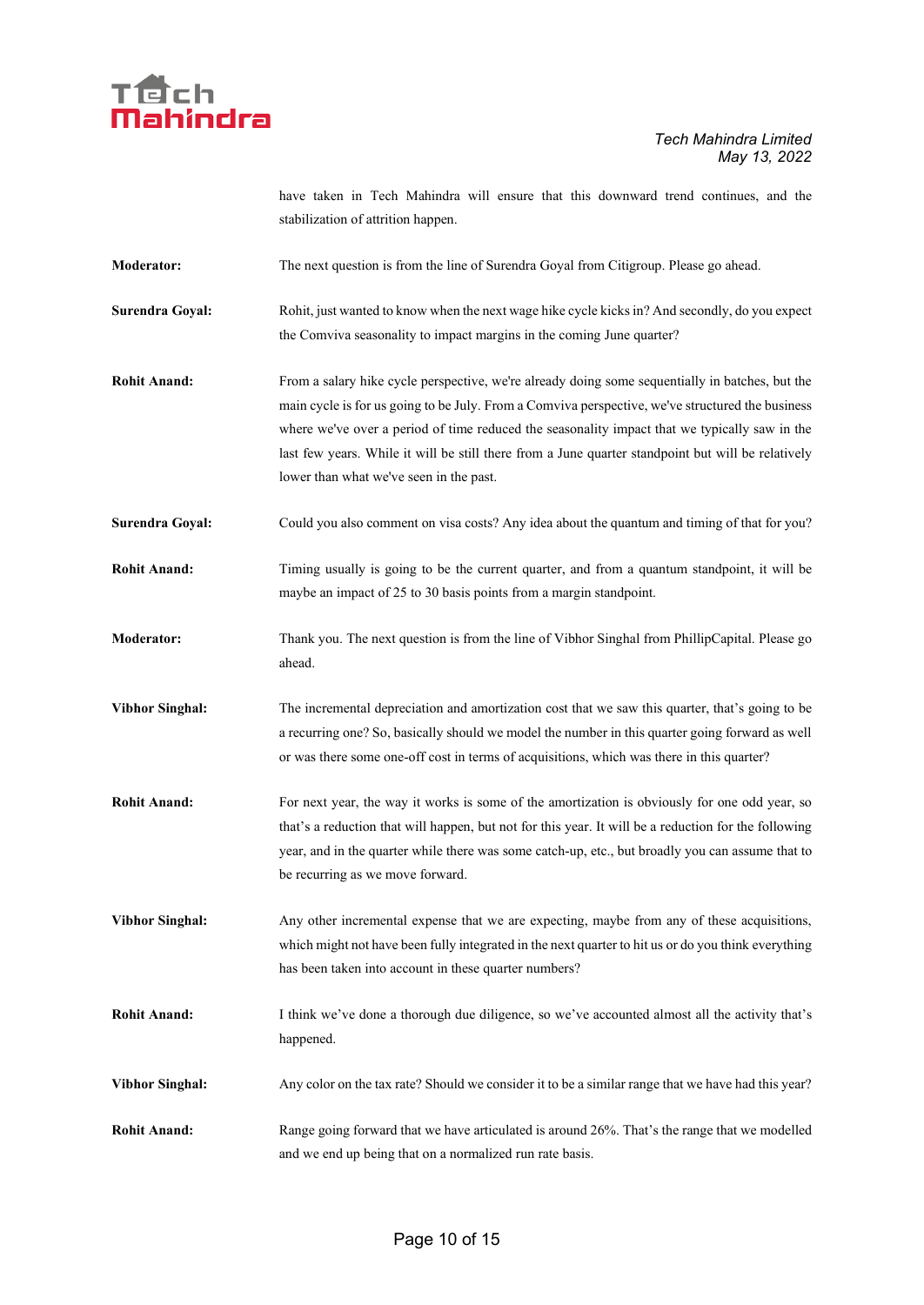

| <b>Vibhor Singhal:</b> | And this quarter was exceptionally low?                                                                                                                                                                                                                                                                                                                                                                                                                                                                                                                                                                                                                                                                                                                                                                                                                                                                                                                                                                                                                                                                                                     |
|------------------------|---------------------------------------------------------------------------------------------------------------------------------------------------------------------------------------------------------------------------------------------------------------------------------------------------------------------------------------------------------------------------------------------------------------------------------------------------------------------------------------------------------------------------------------------------------------------------------------------------------------------------------------------------------------------------------------------------------------------------------------------------------------------------------------------------------------------------------------------------------------------------------------------------------------------------------------------------------------------------------------------------------------------------------------------------------------------------------------------------------------------------------------------|
| <b>Rohit Anand:</b>    | Yes, we did have some benefits that we got on account of SEZ, so that's the reduced effective<br>tax rate for the quarter.                                                                                                                                                                                                                                                                                                                                                                                                                                                                                                                                                                                                                                                                                                                                                                                                                                                                                                                                                                                                                  |
| <b>Moderator:</b>      | Thank you. The next question is from the line of Gaurav Rateria from Morgan Stanley. Please<br>go ahead.                                                                                                                                                                                                                                                                                                                                                                                                                                                                                                                                                                                                                                                                                                                                                                                                                                                                                                                                                                                                                                    |
| <b>Gaurav Rateria:</b> | So, two questions. Firstly, when I look at your commentary, when I look at the deal win numbers,<br>it's significantly better than the last year. So, is there anything that precludes you from<br>commenting that next year growth could be better than the last year? Is macro creating that kind<br>of an uncertainty, which is protruding you from saying that or are there any other factors around<br>renewals or anything, which one should be aware of from a growth perspective for next year?                                                                                                                                                                                                                                                                                                                                                                                                                                                                                                                                                                                                                                     |
| <b>Rohit Anand:</b>    | You heard Manish, Jagdish, and Vivek talk about it from a demand perspective looking<br>favorable. Across the sectors, we're seeing positive demand. Discussions are favorable.<br>Communications obviously to our strength and the capability that we have and when we look at<br>also the pipeline, where we were last year to where we are now, I think that is also showing<br>significant improvement. So, all the trends are positive and from our respective, we discussed<br>macros and uncertainty and how it pans out as we move forward and it's very difficult to predict.<br>So, that's definitely something that we will have to keep on monitoring as we move forward<br>quarter-on-quarter, though right now we don't see that.                                                                                                                                                                                                                                                                                                                                                                                             |
| <b>Gaurav Rateria:</b> | Second question is on margins, your ex of amortization related charge around acquisitions, your<br>organic margins would be in ballpark in the range of 15% in Fiscal Year 2022. What kind of a<br>pricing lever is required to be able to absorb the incremental cost on hiring, etc. and manage<br>stable margins in Fiscal Year 2022 on an organic basis without including the effect of<br>amortization. Secondly, within the amortization, is there any schedule that you can share, which<br>can help us to model it better from a 12 to 24 months point of view?                                                                                                                                                                                                                                                                                                                                                                                                                                                                                                                                                                     |
| <b>Rohit Anand:</b>    | So, pricing is one of the big levers, but not the only one. So, there's definitely a lag on pricing.<br>As I've mentioned, we've seen some positive impact come through in the second half more<br>towards the fourth quarter and I think the active discussions by the commercial delivery and the<br>leaders are moving in the favorable direction. So, that should start kicking in, but that's just one<br>of the levers that will be required for us as we move in to next year. Beyond that, as I mentioned,<br>a lot of focus is being driven on business mix, growing geographies that are giving us better<br>returns. Also looking at low margin areas which don't fit us strategically, trying to actively work<br>on finding the right fit there. So, I think beyond just pricing, which is going to be an active lever<br>as we move forward, it's a bunch of these actions and some of the investments we have already<br>done on 'juniorization' that will start kicking in for us as we move forward with utilization rate<br>going back to the levels we were comfortable with, which you saw first half of the last year. |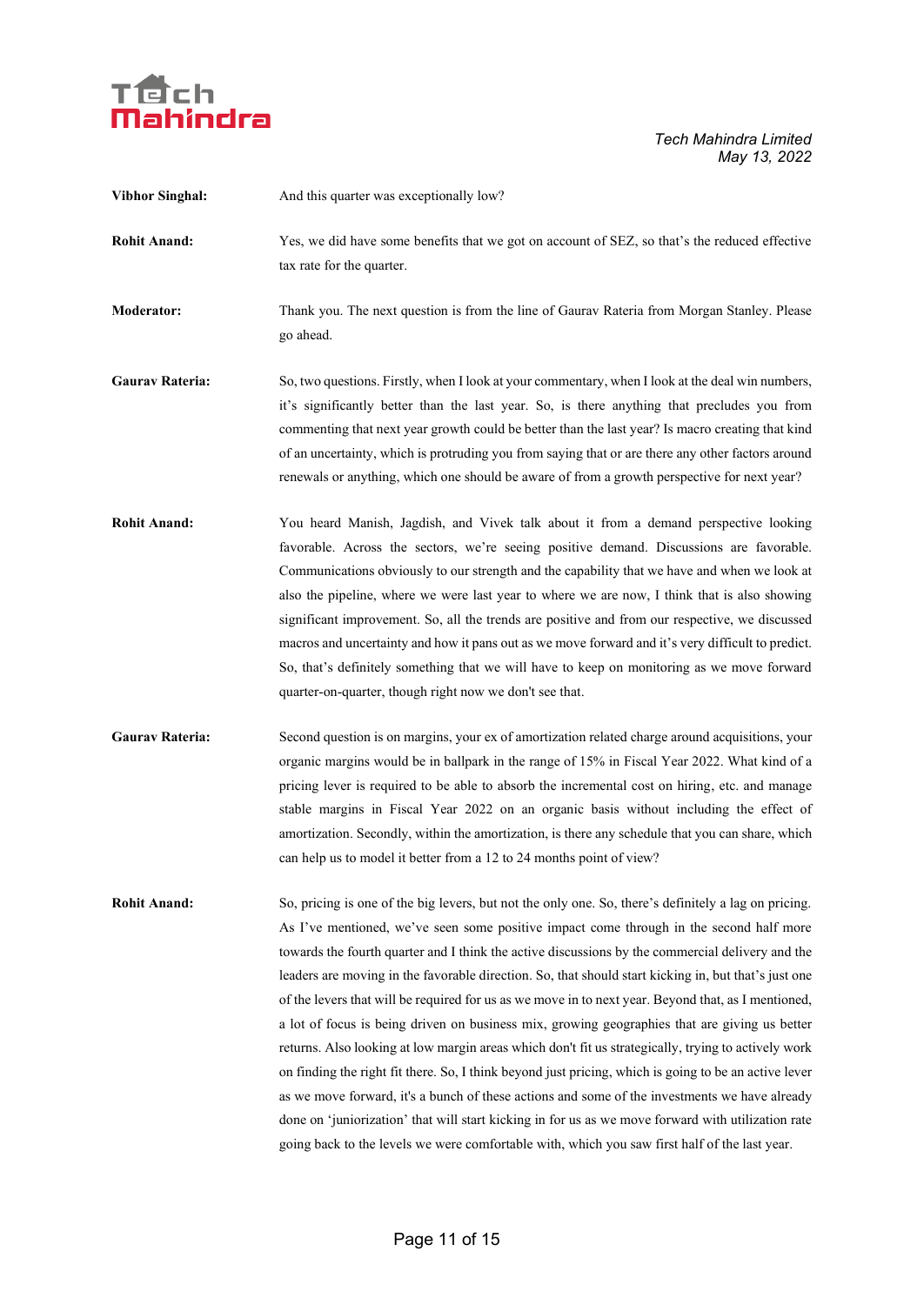

| <b>Gaurav Rateria:</b> | And any schedule for the amortization charge for 12 to 24 months just to help us model the DNA |
|------------------------|------------------------------------------------------------------------------------------------|
|                        | chart better?                                                                                  |

**Rohit Anand:** So, as I mentioned from a run rate perspective, FY23 will be similar what you've seen and as we go into the next year, the following year, it will go down. Specifically, I think Kaustubh can share with you.

**Moderator:** The next question is from the line of Ashwin Mehta from Ambit capital. Please go ahead.

- Ashwin Mehta: One question in terms of acquisition intensity. We've spent almost \$940+ million on acquisitions since the start of last year. In terms of acquisition intensity how are you seeing things going forward? DO you think this pace continues or we look to consolidate our acquisitions and possibly focus more on organic in the subsequent year?
- **Rohit Anand:** I think from a capital allocation standpoint, this year is going to be more organic focused. We will focus on consolidating the assets that we've acquired last year. I think a lot of work has to go there to make sure that we set it right, get the structure going and make sure that we can longterm get the benefits of synergy that we've planned for those assets. So, that's the view. So, you're right. The focus is going to be more organic and getting these aligned to our infrastructure overall in the structure so that we get the right potential benefit.
- **Vivek Agarwal:** I think Rohit you laid out the direction. The only color I would add to that is that we've always stated, in terms of our acquisitions are largely focused on fulfilling capability gaps and we've done a lot of them over the last 18 months and hence there is less white spaces to go after and that's just an outcome of what we've done. Hence, the focus will be on driving synergies, driving integration, creating value from the investments we've done in the last year.
- **Ashwin Mehta:** Just one fu on an earlier question. So, from an SGNA perspective, do you still think you'll go back to those steady levels of more closer to the 13% odd levels or there have been some structural savings that may be help us operate at the current levels?
- **Rohit Anand:** I think there will be upside movement from the current level. There are a few areas there from cost increase perspective. One we speak about, facility at some point coming in as the infrastructure cost that we have and some of the other costs that have been subdued for us for the year, but as the operating leverage growth continues to pick up and the demand continues to be what it is, from a leverage perspective, we might see some benefit and hence maybe it will be somewhere in the middle of that we might land up while there might be some quarterly variation.
- **Moderator:** Thank you. The next question is from the line of Dipesh Mehta from Emkay Global. Please go ahead.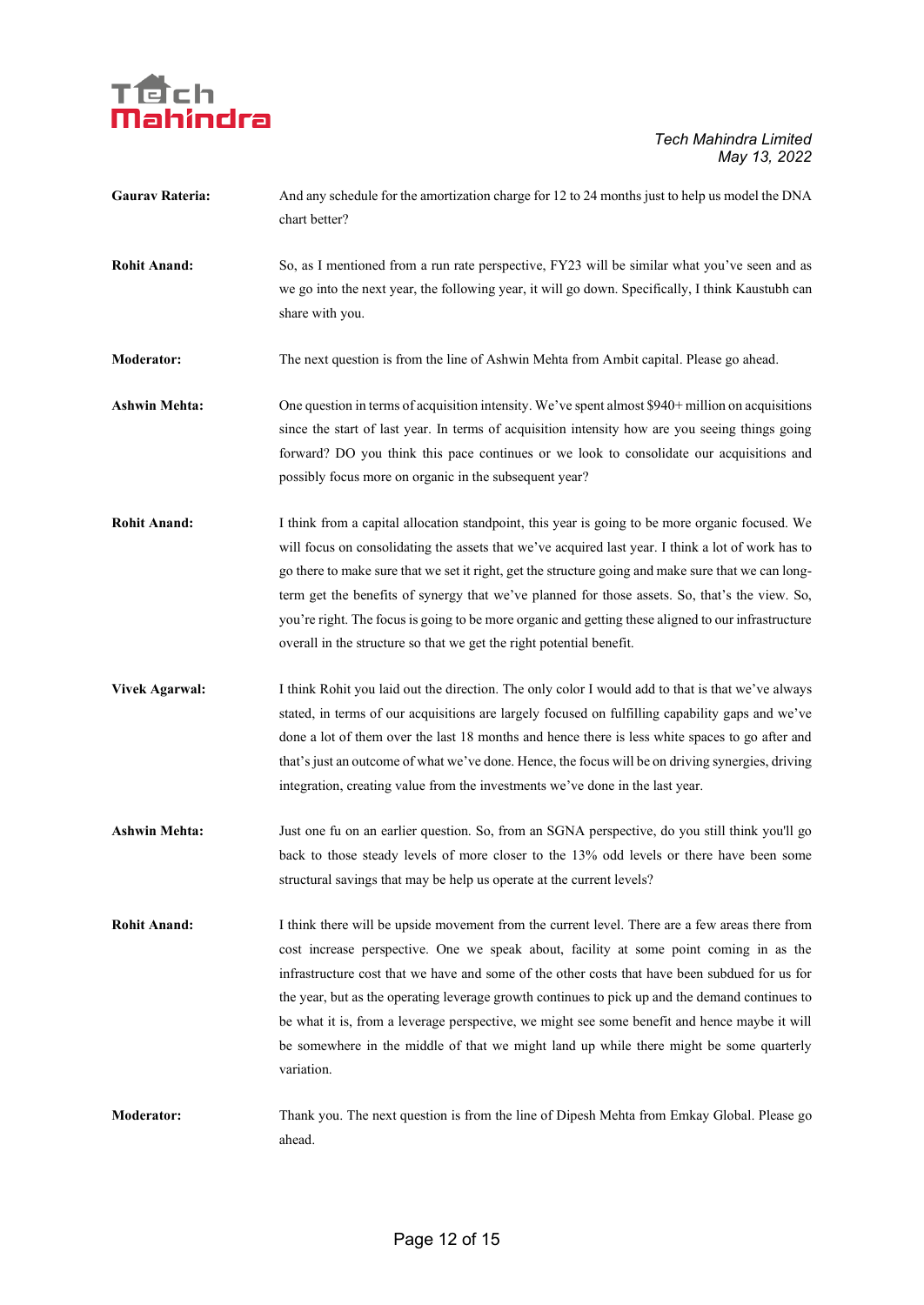## 'dch ahindra

#### *Tech Mahindra Limited May 13, 2022*

**Dipesh Mehta:** A couple of questions. First, if I look at our standalone profitability, it declined sharply, 430 bps quarter-on-quarter. So, can you help us understand what played out in standalone numbers. Second question is about fresher addition. I think you alluded to us have increased 'juniorization.' So, can you help us with some data about how many freshers we added during FY22 and how we intend to increase for 2023. Last question is about the EBIT margin aspiration. Earlier, we always alluded 15% EBIT margin aspiration and our medium-term taking it to high teens. How do we look that number shaping up for FY23?

- **Rohit Anand:** So, first question from you was on standalone. You've got to look at consolidated margins because there are a lot of intercompany deals and transactions that happen that truly don't give the right picture and that's the way to look at it. So, that's one. Second, in terms of freshers, we've added more than 10,000 last year and as I mentioned, one of the big levers that we will continue to drive is 'juniorization' and addressing the pyramid. So, I think that's an area we will continue to pursue while we move forward into this year as well because it's an important area for us to structurally address the cost structure. So, that's the second point. From a margins standpoint, as I mentioned, when we look at this year, we've been organically close to that number that we had articulated. I think for the following year also, our positively levers that I had articulated, we will continue to drive it through the year and from a journey perspective, continue to pursue sequential improvements through the year and get towards a similar range that we had articulated last year.
- **Dipesh Mehta:** One of your comments was, we expect sequential margin to improve. Now, in that one of the quarters would have salary hike. So, I just want to understand from Q4 to Q4, we should expect steady improvement in trajectory?
- **Rohit Anand:** As we mentioned, there are certain cyclic aspects for us. So, we spoke about seasonality of Comviva that comes for Q1. There is certain visa cost, etc. There is certain cyclic nature of course that comes in Q4 for us. I think looking at that, there will be certain headwinds going into the quarter, but I think as I mentioned, the positive momentum that we are seeing on all the actions are starting to yield results. As I said, the cost increased last year and lagging by the price increases. The price increase momentum is coming in. As that kicks in, that will start offsetting some of these impacts, and as we move forward, in our view and the way we are driving these actions, the positive momentum will carry us through better margins through the quarter moving ahead.

**Moderator:** The next question is from the line of Manik Taneja from JM financial. Please go ahead.

**Manik Taneja:** Rohit, sorry to pester you on the on the margin outlook. I just wanted to get a sense as to what are the different moving parts that have impacted our margin performance in second half of the year because 6 months back, you hosted an analysts meet, suggested significant confidence on sustaining 15% EBIT margin, and then subsequently in second half, you missed or margins have been lower than that level. So, if you could help us understand what are the different levers that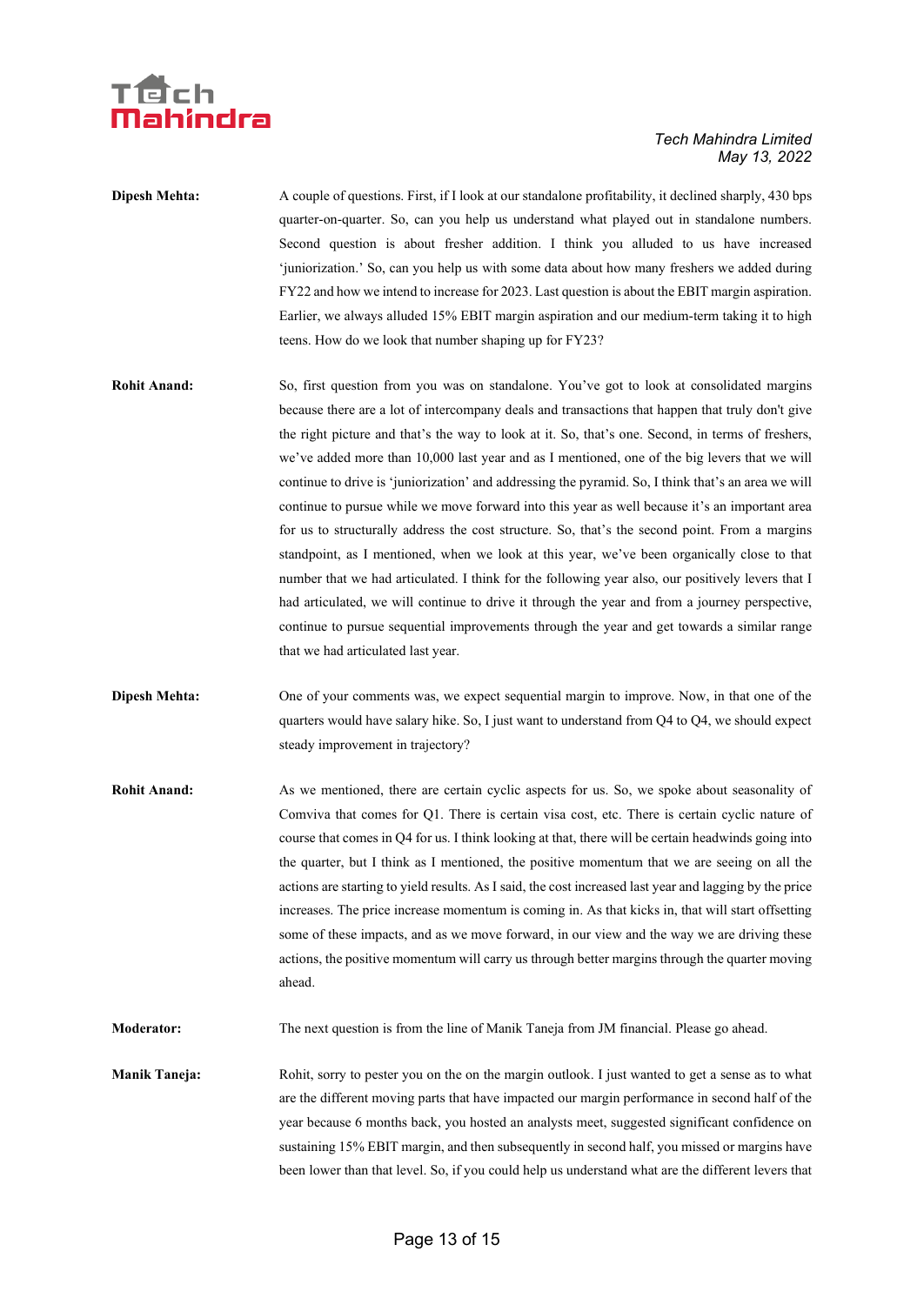

have been working against you now? That's question number 1 and the second thing is do our wage hikes happen in one single quarter now because I caught one comment suggesting that wage hikes would be spread out during the course of this quarter and subsequent quarter, so if you could help us understand that?

**Rohit Anand:** As I mentioned, we do that in batches, but there is one big batch, which will be predominant that we said is going to be end June or July. From a margin perspective, let's backtrack on what we said. I think we said that we will be closer to the vicinity of 15%. The main difference from us being there versus current 14.6% number is the amortization charge from an accounting perspective that we had to take on some of the M&A activity that happened in the last few months ending of the year. So, that caused a little bit of a headwind, which diluted the benchmark that we had outlined for ourselves. As we look forward for next year, I think good part is the actions that we've outlined for ourselves for giving us a positive momentum are starting to kick in. The structural action on 'juniorization' we have taken has already given us the headwind on the utilization being lower. Now, I think, that will start turning around. From the investments we've made in areas of expanding our market to delivery centers to near shore operations as well as tier 2 cities are also starting to help us in stemming attrition. As we move forward, we will see some of these investments giving us the benefit and hence from a path perspective, I think that journey continues, but the pressure on the cost side is continued. That market is still strong. Hence, all these actions from an execution perspective have to be implemented impeccably for us to continue the path and that's what we're aspiring for as a team.

**Moderator:** The next question is from the line of Abhishek Shindadkar from InCred Capital. Please go ahead.

- **Abhishek Shindadkar:** The first question is can you give us a color about how the CY2021 numbers look like for some of the larger acquisitions like project activation analysis. You had shared 9 months and 11 months data and CTC as well during the acquisition details, but any color in terms of how CY21 full year numbers were and calendar year 2022 looks like. The second question is on the capital allocation. What is our strategy going forward? Any color on that could be helpful.
- **Rohit Anand:** As I had mentioned, our policy is to keep on looking at niche and complimentary assets that add us win in the market place and situationally we got good assets last year, which added up to, as somebody articulated also, a high M&A spend for us. Now, when we look at the following year, our focus is going to be more organic and ensuring that we assimilate all these acquisitions into the Company from a cultural, as well as go-to-market perspective so that we can get long-term synergy benefits that we've envisioned with these assets. So, that's going to be the focus and from a capital allocation perspective, while we had articulated over a patch of three years, whatever we earn as FCF minus the M&A spend, we will return back to the shareholders. So, this year that math, if you just do, is kind of giving us no return from a shareholder's perspective, but still we said in that situation also we are comfortable with the cash balances we have as we continue to offer the similar return as last year to the shareholder. So, that we'll continue to stick to our capital allocation policy that we had articulated before with a focus next year on more